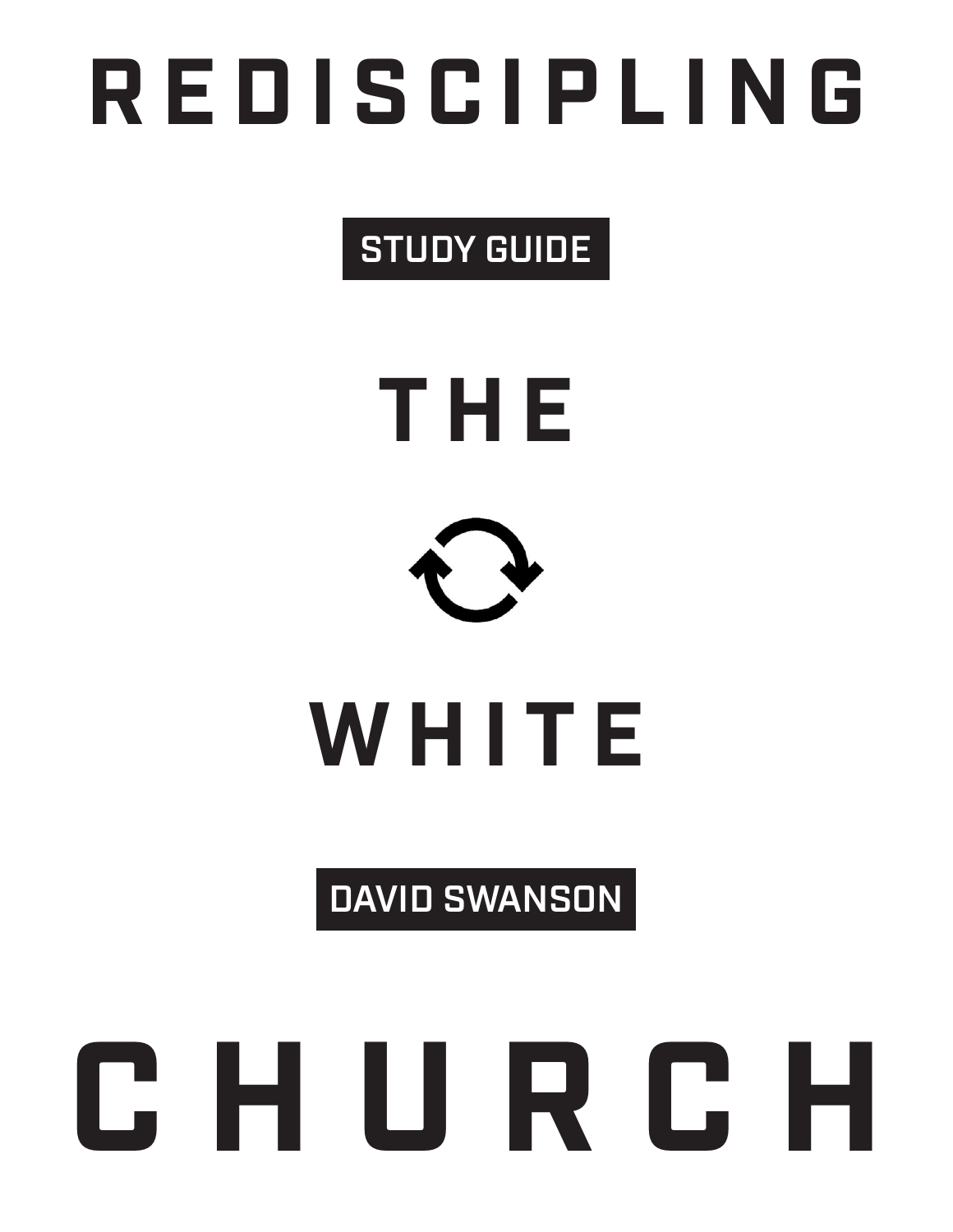#### **OUTLINE**

#### Ten-Session Track:

#### Five-Session Track:

| 4. Session Four: Practicing Kingdom Preaching, Subversive Liturgies, and |  |
|--------------------------------------------------------------------------|--|
| 5. Session Five: Practicing Presence, Salvation from Superiority,        |  |

#### **INTRODUCTION**

In these pages, I've imagined an approach to discipleship which is purposefully communal. Because the racial discipleship which has shaped us is social and systemic, it's essential that our practices are not individualistic. This rediscipleship must always emphasize our place within the Body of Christ and the formational potential of the Church's liturgy.

With this in mind, I hope that as you've read you've found yourself wanting to talk, dream, and plot with others. Maybe new possibilities have come to mind. Maybe you're wondering about how your community could begin to reimagine its discipleship practices. Maybe you're curious about how this rediscipleship would be received in your church. Whatever the case, I hope you've found yourself wanting to get out of your own head and join others on this journey toward solidarity. Reading, after all, is generally a solitary endeavor while the task in front of us is decidedly not.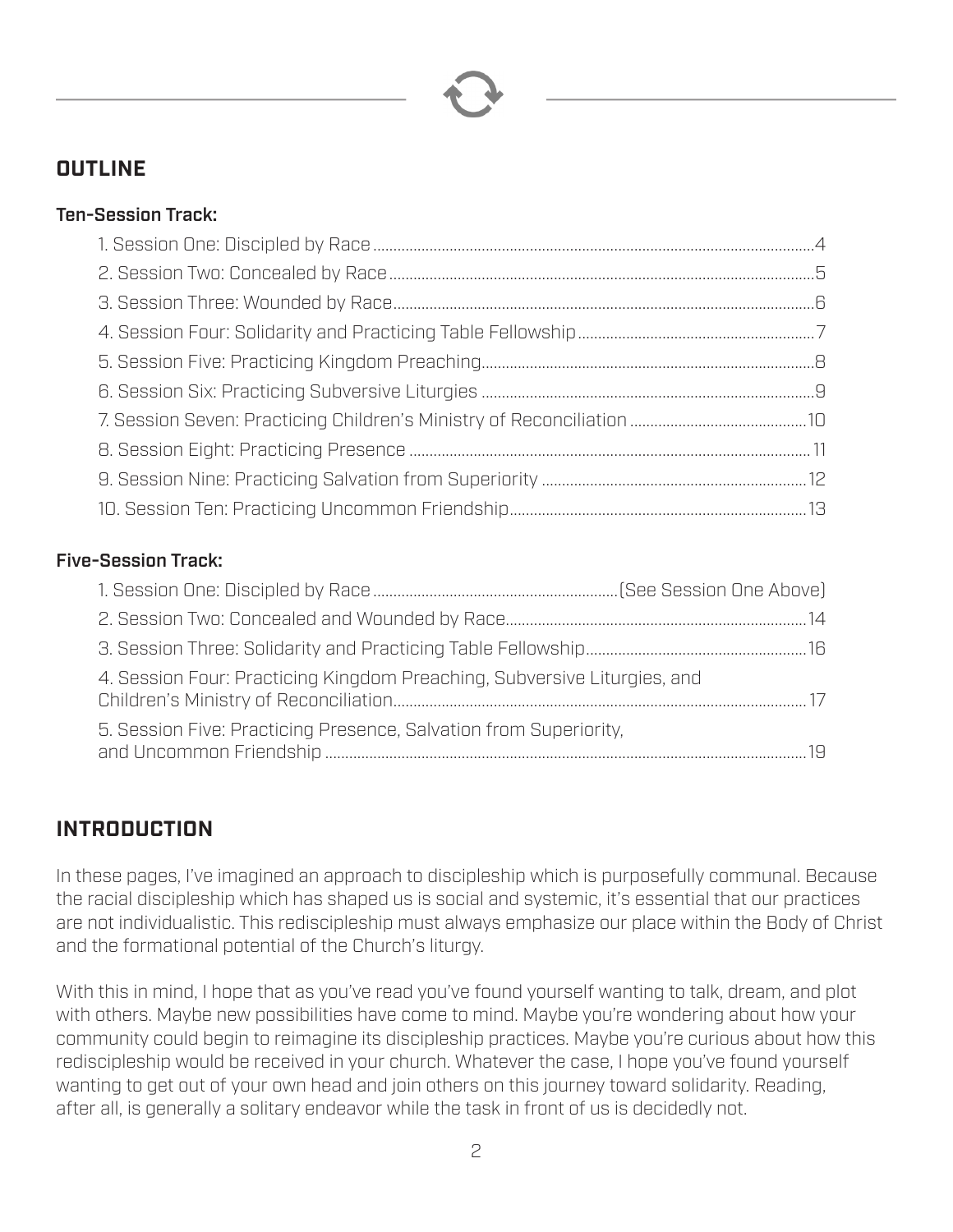

I've had the privilege of meeting and dreaming with many ministry leaders and pastors about the ideas in this book. I've spent lots of hours with these women and men - whose locations and ministries differ wildly – discussing how we can actually live into this vision. Sometimes we've gotten stuck; the racial discipleship we're called to confront is deeply rooted and firmly entrenched. But more often than not, I've watched the Holy Spirit breathe creativity and courage into our imaginations. In these sacred conversations we not only begin believing that true solidarity is possible, we start to see the practical steps we can take today.

One of my convictions about the ministry of racial reconciliation and justice is that we cannot do this work on our own. Yet many of us who have been called by God to this ministry feel alone. It can seem as though there is no one else in our community who is troubled by the racialized status quo, no one else who is ready to take the risk to reimagine another way to live together as sisters and brothers in Christ. And this brings me to another of my core convictions: No matter what it looks like, God never leaves us to do this ministry in isolation. The most important thing that some of us can do right now is to pray that God would open your eyes to those in your community who are ready to take this journey with you.

With these convictions in mind, and with the hope that this book's readers want more than to read about true solidarity, I've provided the following discussion questions, anticipating that small communities would gather around the practices and possibilities we've envisioned here. Depending on your group's interest, you can engage the discussion questions in ten sessions – chapter by chapter – or in a condensed five-session format. However you choose to proceed, I pray that God would bless your conversations with dreams and visions, courage and conviction.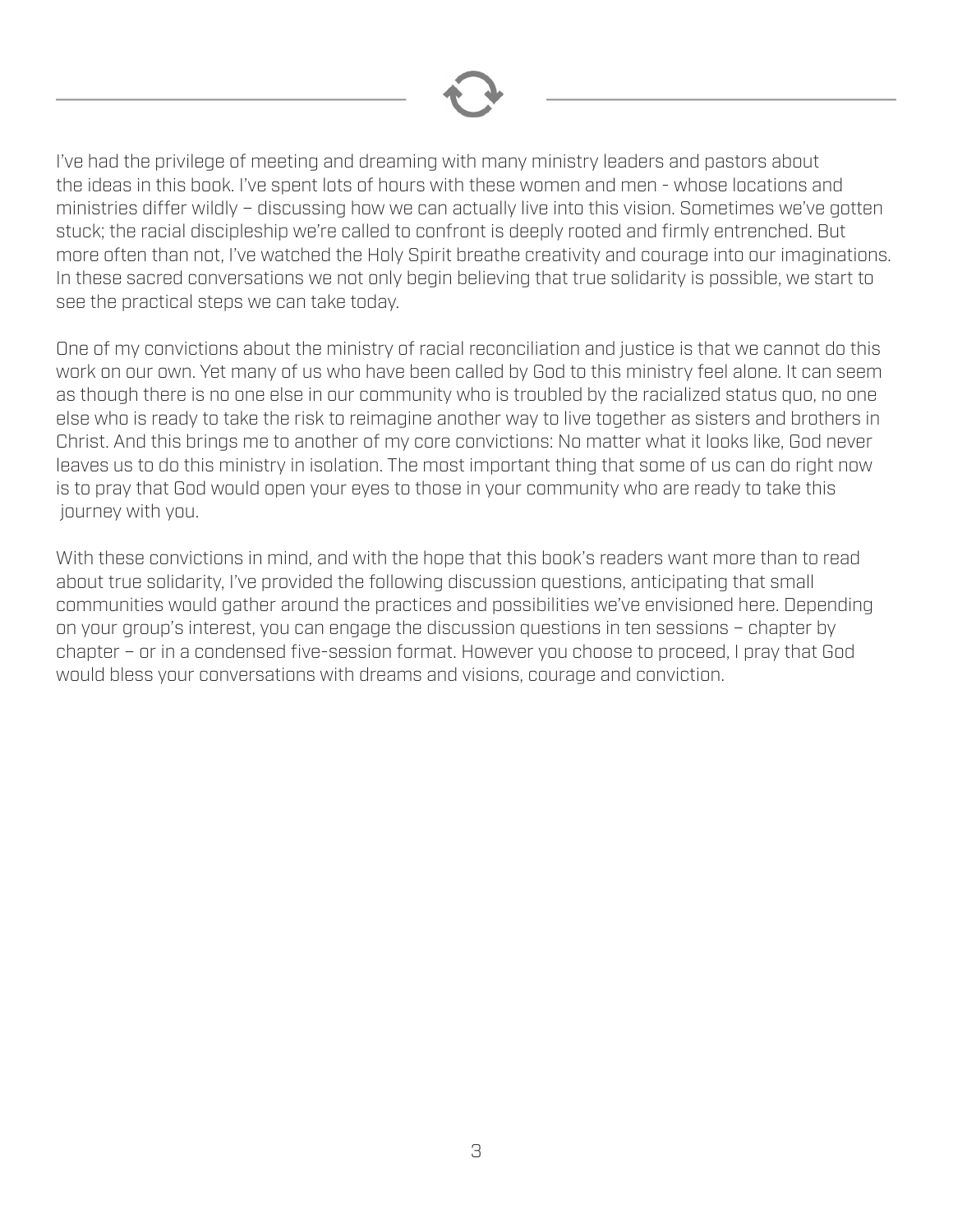

#### **TEN-SESSION TRACK**

#### SESSION ONE: DISCIPLED BY RACE [FOR BOTH TRACKS]

In chapter one we defined discipleship and looked at how people are discipled in the way of Jesus: Christian disciples are made as they follow Jesus (into the kingdom of God) to become like Jesus (through habit-shaping practices that orient our desires) in order to do what Jesus does. This understanding takes seriously that, as James K. A. Smith says, humans are not primarily thinking or believing beings; we are desiring and loving beings. Any attempt to disciple (or redisciple) must account for this part of our humanity. How does this understanding of discipleship line up with your own church or ministry experience?

As we begin the journey toward solidarity (more on that in the chapters to come), it's important that we evaluate our own lives and ministry contexts honestly. How does your church measure up to the vision of Ephesians 2:14-18 especially with regards to pursuing racial unity? How do you personally measure up to this vision with regards to your relationships with those who are different from your own racial and ethnic background?

A primary reason why white churches have not discipled people away from racial segregation and injustice is because we have not recognized the racial discipleship that forms our desires and imaginations. These racialized practices and habits orient our desires away from solidarity with the diverse community of Christ, leaving us content with the status quo. Reflect on the churches and ministries of which you've been a part. What has their engagement with race and racism been like? Why has this engagement, or lack thereof, looked the way it has?

As we begin this journey, it's important that we do so with great humility. This is especially important for those of us who are white and are waking up to the harsh realities of racial injustice. For example, at the beginning of the chapter, I described an instance where the racial discipleship which had shaped my imagination revealed itself in all of its ugly power. Can you think of and share a similar moment in your own life?

- *• The Divine Conspiracy,* Dallas Willard.
- *• Desiring the Kingdom: Worship, Worldview, and Cultural Formation,* James K.A. Smith.
- *• Just Mercy: A Story of Justice and Redemption,* Bryan Stevenson.
- *Democracy in Black: How Race Still Enslaves the American Soul, Eddie Glaude.*
- *• The Color of Law: The Forgotten History of How Our Government Segregated American,* Richard Rothstein.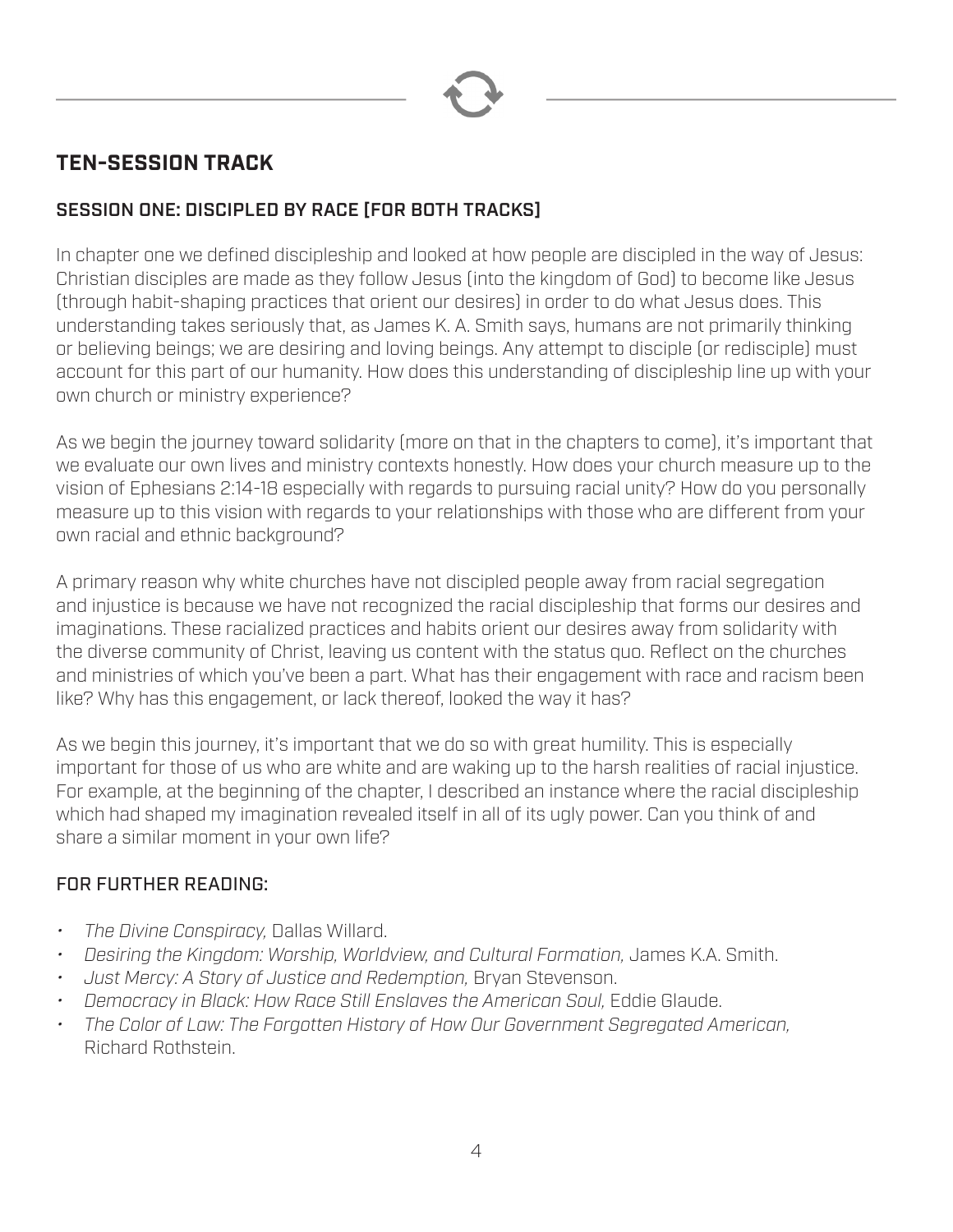

#### SESSION TWO: CONCEALED BY RACE

As a pastor of a multiracial church, I have seen how this sort of church is often identified as the solution to the racial segregation that is so common among American congregations. Yet, as numerous studies have shown, multiracial churches often perpetuate white culture. This tendency reveals how important it is to begin with discipleship, rather than immediately pursuing diversity. As you consider your ministry context, have you observed churches attempt to become more diverse without addressing discipleship? What have been some of the results?

Drawing on the work of Michael Emerson and Christian Smith, we saw how white Christians grasp for the tools of individualism, relationalism, and anti-structuralism when attempting to address racial segregation and injustice. I think of these as white Christianity's instincts; we default to them without being aware that we are. Unless we clearly identify these instincts and unless our rediscipleship strategy adequately addresses them, our attempts at reconciliation will remain largely futile. How have you observed these three instincts in your personal life? In the white churches you've been a part of?

White Christianity's instincts can make it difficult for people to see the systemic nature of racism. What about in your context? Where do you see examples of how racism infects systems and structures?

- "Nobody Knows My Name" and "My Dungeon Shook" in *Collected Essays*, James Baldwin.
- *• Divided by Faith: Evangelical Religion and the Problem of Race in America*, Christian Smith and Michael Emerson.
- *• Dear White Christians: For Those Still Longing For Racial Reconciliation*, Jennifer Harvey.
- *• Trouble I've Seen: Changing the Way the Church Views Racism*, Drew G.I. Hart.
- *• Southern Horrors and Other Writings: The Anti-Lynching Campaign of Ida B. Wells, 1829-1900*, Jacqueline Joyce Royster, ed.
- *• White Awake: An Honest Look at What It Means to Be White*, Daniel Hill.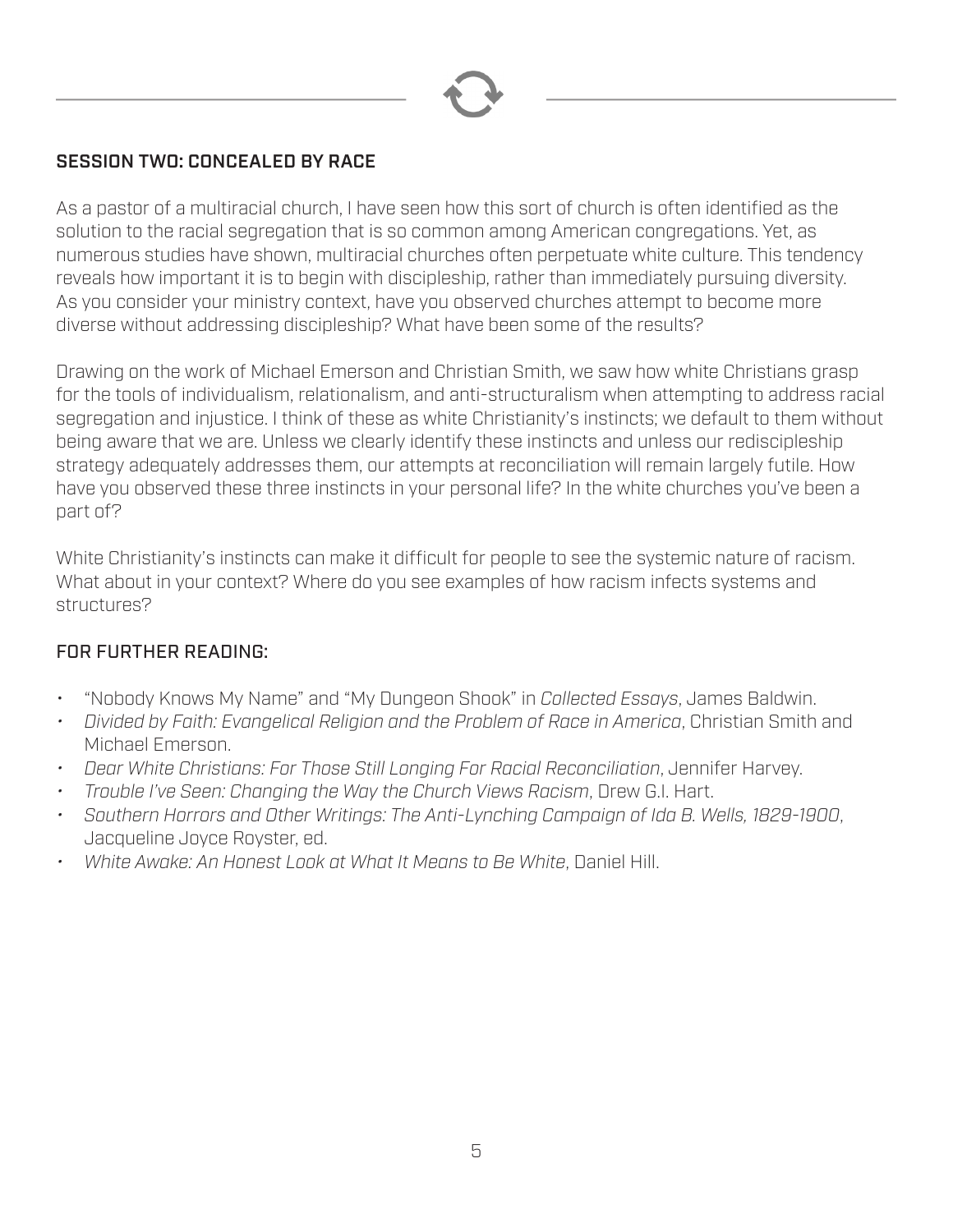

#### SESSION THREE: WOUNDED BY RACE

In this chapter I observe that for people of color and white people, the earliest engagement with race differs wildly. When was the first time you learned of the importance of race? What were the circumstances of that discovery?

To understand the harmful effect of racism, we need to redirect our attention from the obvious racist instances – as consequential as they are – to the more subtle and insidious manifestations of our racialized society. For example, I observed firsthand the devastating loss of generational wealth resulting from the way Black and Brown people were targeted for subprime mortgages in years leading up to the housing crash in 2008. How has the racialized nature of American society affected your context? How have you benefitted (or been harmed) by societal structures of racial inequality and injustice?

We also looked at the work of Dr. Glenn Bracey who coined the phrase "race tests" to describe how people of color are forced to assimilate to white spaces or to leave them. Consider your own majority white church. How have you seen race tests directed toward people of color?

- *• Between the World and Me*, Ta-Nehisi Coates.
- "On Being 'White'… and Other Lies in *Collected Essays*, James Baldwin.
- *The Myth of Equality*, Ken Wytsma.
- *Notes from No Man's Land: American Essays*, Eula Biss.
- *Too Heavy a Yoke: Black Women and the Burden of Strength*, Chanequa Walker-Barnes.
- *We Gon' Be Alright: Notes on Race and Resegregation*, Jeff Chang.
- *Narrative of the Life of Frederick Douglass, an American Slave*, Frederick Douglass.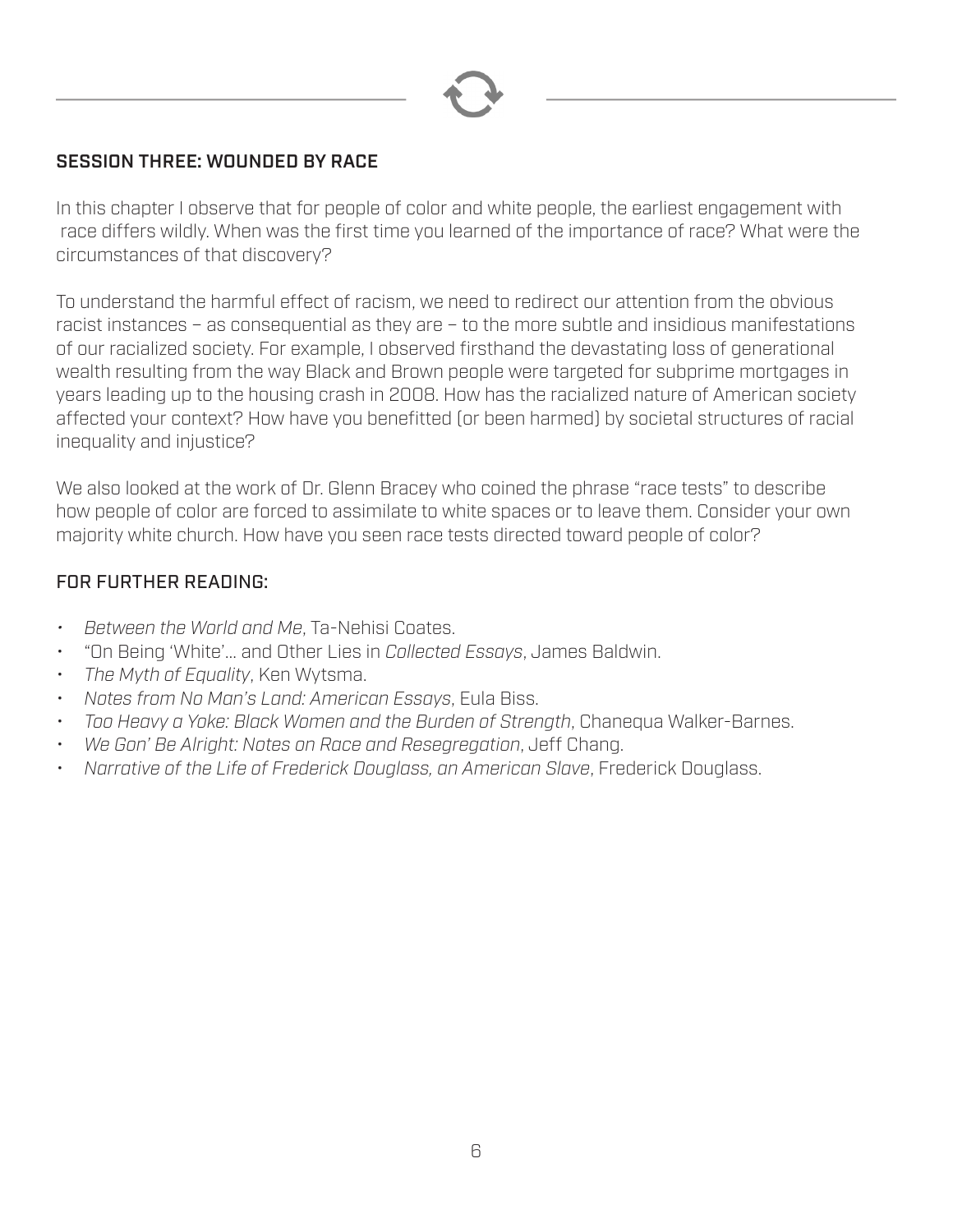

#### SESSION FOUR: SOLIDARITY AND PRACTICING TABLE FELLOWSHIP

One of the major shifts I'm suggesting in this book is redirecting our focus from diversity to solidarity. When I think about Christian solidarity, Paul's instructions to the church in Rome are what come to mind. "Rejoice with those who rejoice; mourn with those who mourn." (Romans 12:15) Unfortunately, racial segregation has kept many white Christians from even knowing who in the larger Christian family is rejoicing or mourning. Can you think of examples of cross-racial Christian solidarity in your context? What were the circumstances which led to those possibilities?

In Part Two, we will look at seven different discipleship practices which can be reimagined to lead white Christians away from racial segregation and injustice and toward solidarity with the diverse Body of Christ. We begin with Holy Communion. For this sacred meal to form us toward solidarity, we will need to understand how the communion table anchors us not only in fellowship with God, but also with other believers. Reflect on your communion liturgy. How is the congregation reminded of the fellowship they share with other believers across lines of race and ethnicity? How might this biblical theme be emphasized more?

In many white churches, the emphasis at the table is on what Christ has done for individuals. Important as this is, we can miss kind of corporate we see in Paul's challenge to the church in Corinth (1 Corinthians 11:17-34). When we do pause for this reflection, we will need to make space for lament over the segregated state of the church and our own complicity in it. What are some ways you could make space for corporate reflection and confession at the table? How could lament be incorporated into your communion liturgy?

- *The Church and the Crisis of Community*, Theresa Latini.
- *Liturgical Theology: The Church as Worshipping Community*, Simon Chan.
- *Faithful Presence*, David Fitch.
- *Ancient-Future Worship: Proclaiming and Enacting God's Narrative*, Robert Webber.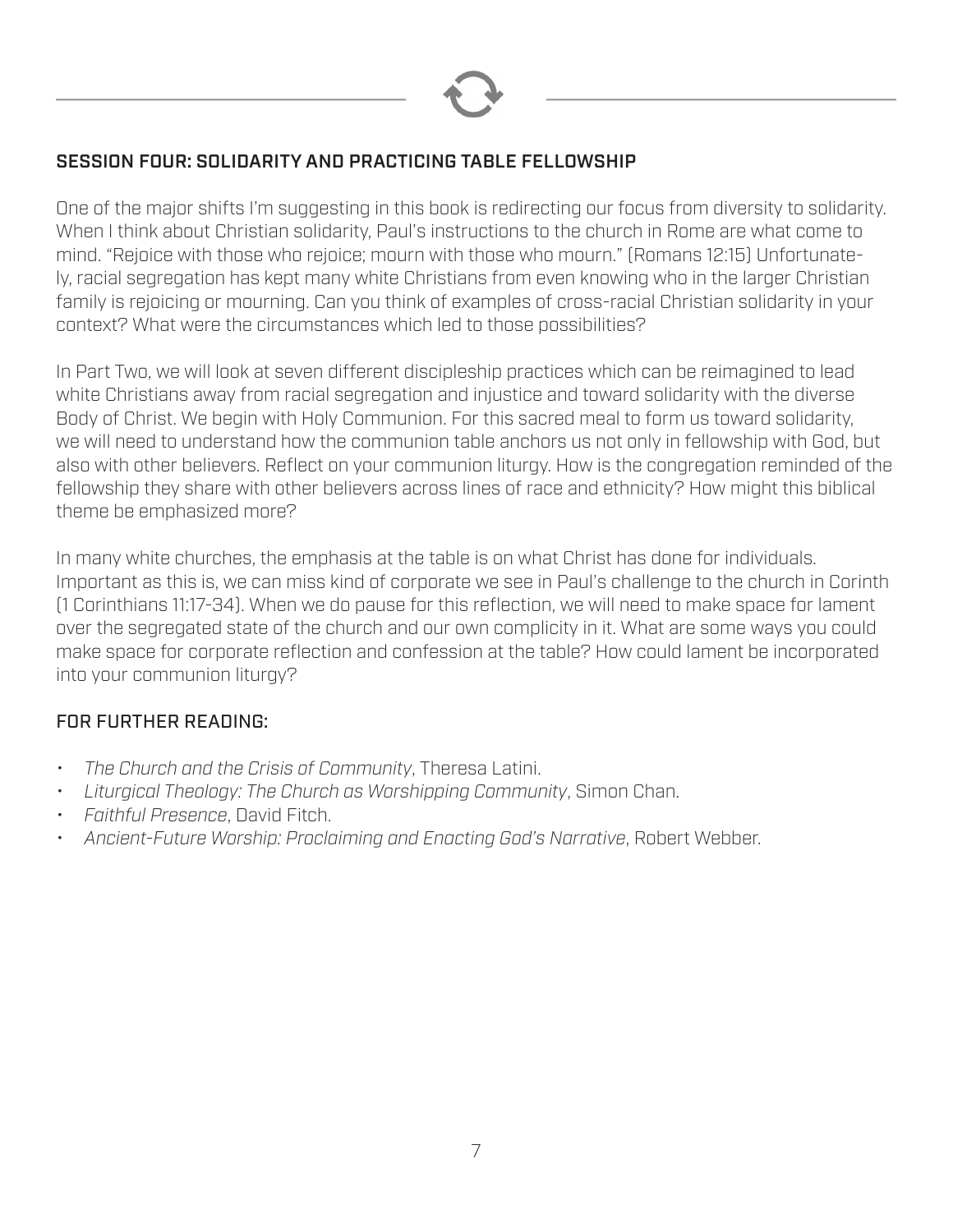

#### SESSION FIVE: PRACTICING KINGDOM PREACHING

In the majority white churches of my youth, the emphasis was on the individual mind. After the service we might ask, "What did you think about the sermon?" By contrast, in many African American churches, the focus is on the corporate experience of the preached Word of God. Leaving one of these services you might hear something like, "We had some church today!" Think about the white churches you've belonged to. Has the emphasis been more on the individual or on the community? Have sermons typically been addressed to the congregants' minds or, more holistically, to their entire embodied experiences?

Worshipping with Black congregations has helped me evaluate my previous experiences of preaching more thoroughly. Have you had the chance to worship in cross-cultural settings? How have those opportunities helped you see your own context more clearly?

One of the challenges to reimagining preaching as a discipleship practice has to do with how a white church understands its collective identity. Most white people don't think of ourselves as white and thus we overlook the racial discipleship that is forming our imaginations and assumptions. How would you evaluate the racial awareness of most of the white people in your church? How aware are they of how our racialized society has influenced their imaginations and assumptions? How might preaching help the congregation understand the collective impact of racial segregation and injustice while applying the gospel to this area of great need?

- *They Like to Never Quit Praising God*, Frank Thomas.
- *People of the Dream: Multiracial Congregations in the United States*, Michael O. Emerson.
- *The Word Before the Powers: An Ethic of Preaching*, Charles L. Campbell.
- *Gilead*, Marilynne Robinson.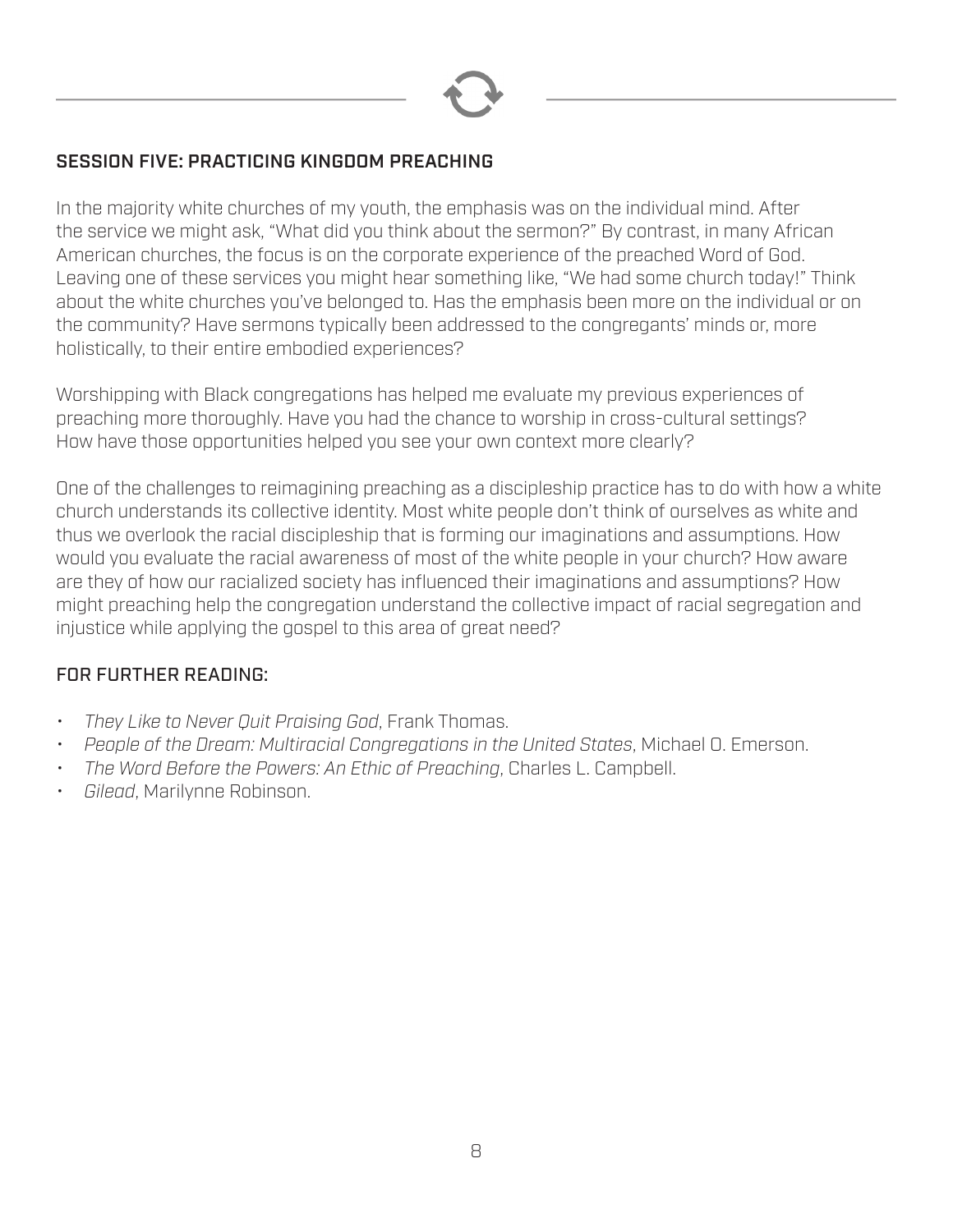

#### SESSION SIX: PRACTICING SUBVERSIVE LITURGIES

Every church has a liturgy, the forms which guide our worship. As much as our beliefs shape the liturgy, as we've already seen, the liturgy also shapes our desires. In our goal of discipling white people toward solidarity, the Sunday liturgy holds significant potential to reorient our assumptions and imaginations.

Think for a minute about a typical worship service at your church. What are the consistent elements which make up the service? Are these liturgical elements currently forming worshippers more deeply in the diverse Body of Christ?

In this chapter we saw that the liturgy is not simply a pattern that guides our worship, it holds the potential to reshape our basic orientation to God, time, community, and mission. Can you observe these characteristics of the liturgy in your weekly worship service? What might need to be adjusted in order to draw the congregation's attention to what is happening in worship?

One of my basic assumptions is that, in order to redisciple white Christians, a church does not need to reinvent the wheel. Rather, we have God-given wisdom and tradition from which to draw on. Our task is to look at our discipleship practices with a new imagination and identify how they can claim more of their power to form us into the Body of Christ. With this goal in mind, take some time to thoroughly review your church's weekly liturgy. After identifying each element within the broader movements of entrance, proclamation, communion, and dismissal, think of one specific way for each element to intentionally form worshippers toward solidarity with Christ's diverse Body.

- *The Next Worship: Glorifying God in a Diverse World*, Sandra Van Opstal.
- *The Spirit of the Liturgy*, Joseph Cardinal Ratzinger.
- *Imagining the Kingdom: How Worship Works*, James K.A. Smith.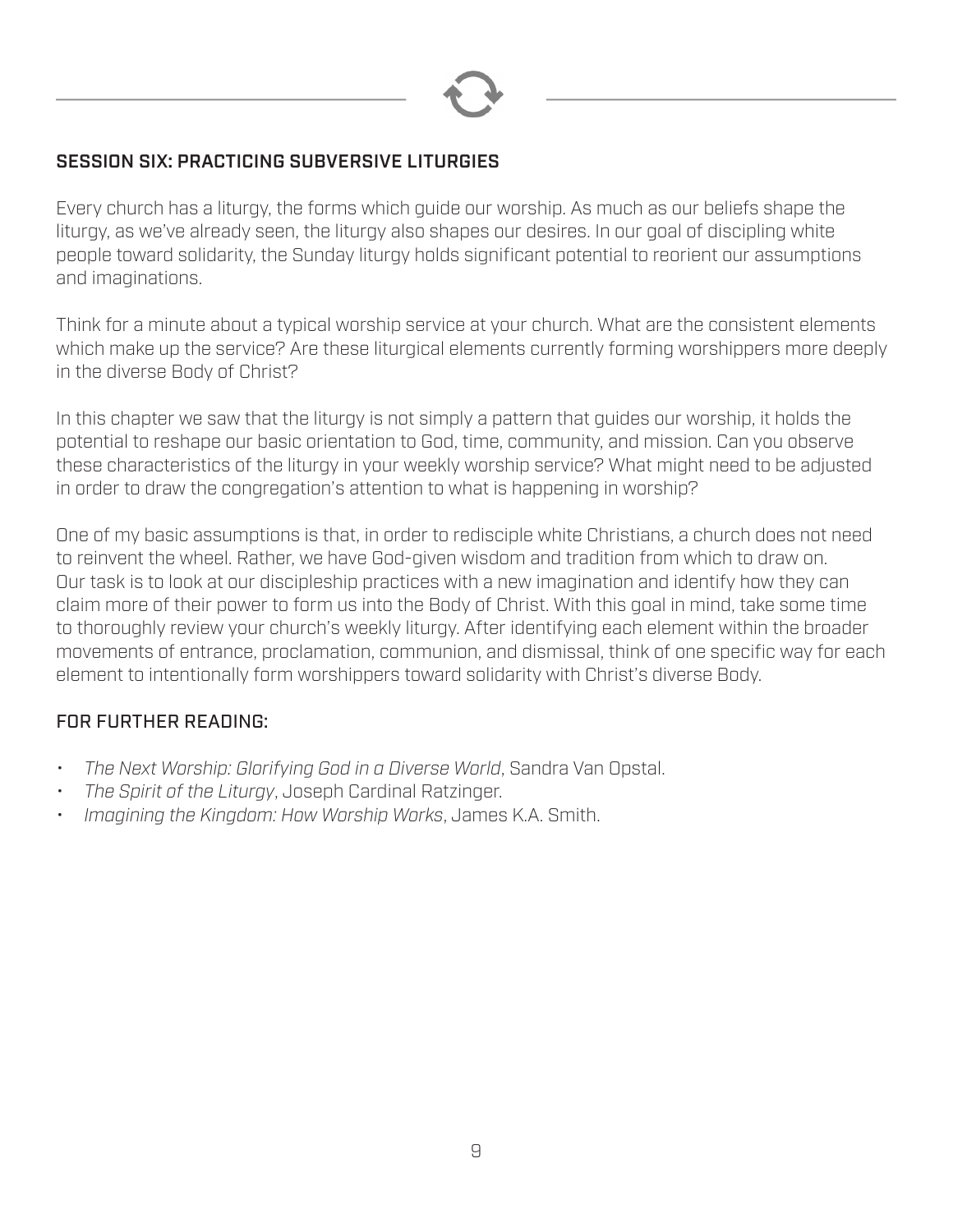

#### SESSION SEVEN: PRACTICING CHILDREN'S MINISTRY OF RECONCILIATION

Think about your childhood. How were your discipled, either intentionally or by the lack of conversations about race, about your racial identity?

White parents often avoid difficult conversations about race with their children because they don't face the same threats that children of color do. What are some of the implications of not discipling our white children about their own racial identities and the diverse Body of Christ to which they belong? Is your church prepared to equip parents to begin discipling their children in these areas? If not, what would need to change?

One of the challenges facing many white churches when it comes to rediscipling children and their parents is the basic assumptions that church is supposed to feel safe and comfortable. When these assumptions are left undisturbed, children are ill-equipped for the challenging work of confronting racial injustice and segregation. Evaluate how your worship service feels to a child. What elements would form a child to understand that following Jesus is a costly endeavor that calls for courage?

On pages 127-128 I suggest an example prayer which directly addresses racial injustice in a manner appropriate for children that could be included in a worship service. Think about an instance of racial injustice that made the news in your own context and then write out a prayer that would invite everyone in the congregation, including the children, to come before God with specific petitions for racial justice and reconciliation.

- *Raising White Kids: Bringing Up Children in a Racially Unjust America*, Jennifer Harvey.
- *Incorporating Children in Worship*, Michelle Clifton-Soderstrom and David Bjorlin.
- *Is it a Lost Cause?* Marva Dawn.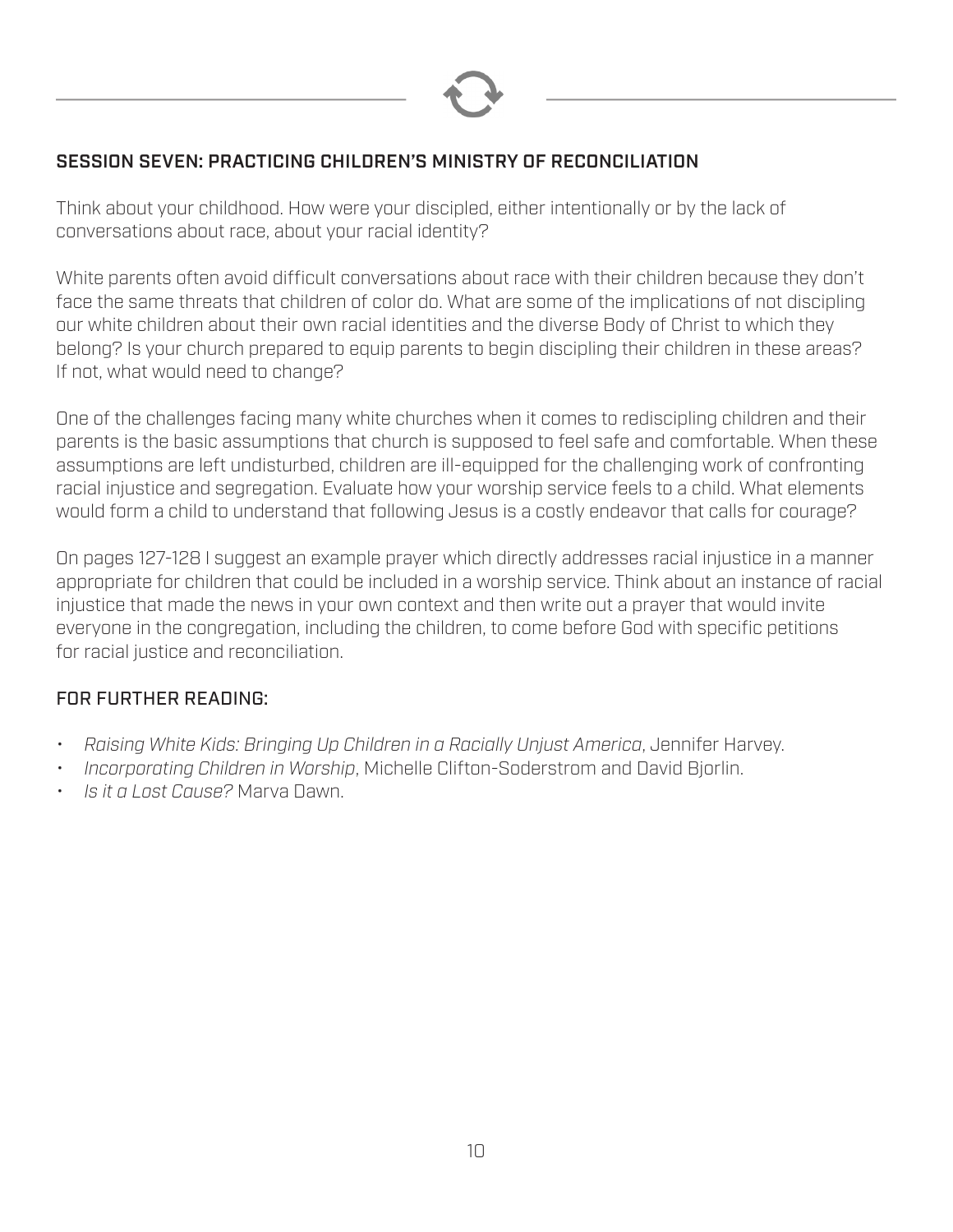

#### SESSION EIGHT: PRACTICING PRESENCE

The history of how race developed into what we experience today involves three elements we identified in this chapter: erasing Jesus' particularity, European colonialism, and racial hierarchy in the United States. One result from this toxic brew is how we struggle to see the importance of our relationship to place, to God's creation. Are there any ways that your discipleship practices intentionally reflect your physical location?

The idea that race, and racial whiteness in particular, emerged from certain circumstances and agendas is one that most of us haven't grappled with. How would you describe some of this history to someone who is just beginning to understand that race is a relatively recent social construct? What role does place and creation play in how you retell this history?

In a city like Chicago where I live, it's easy to see how our racialized society has been interwoven into the physical structures of our city. How segregation shifts from one neighborhood to the next, what schools receive more funding, where toxic waste facilities are located- all of these reflect how race has deeply impacted place. What about your context? What are some ways that racial segregation and injustice has affected the environment and infrastructure of your community?

One of the potential antidotes to our disconnection from place is to make a commitment to remain in a particular place long-term. For some, a suggestion to stay put strike against the very essence of middle-class American identity. We have been formed to expect to move for lots of different reasons: a better paying job, a higher status graduate school, a more pleasant climate, etc. For others, those who've not had the same access to mobility, the invitation to stay could feel manipulative. How do you personally experience the possibility of committing to a particular place and its community? What would be some of the ramifications should your church begin discipling its members to consider their relationship to place and creation? What possibilities for cross-racial solidarity might begin presenting themselves?

- *Roadmap to Reconciliation: Moving Communities into Unity, Wholeness and Justice*, Brenda Salter-McNeil.
- *Shalom and the Community of Creation: An Indigenous Vision*, Randy Woodley.
- Race and Place, David Leong.
- *The Christian Imagination: Theology and the Origins of Race*, Willie James Jennings.
- *The Wisdom of Stability: Rooting Faith in a Mobile Culture*, Jonathan Wilson-Hartgrove.
- *The Death of Race: Building a New Christianity in a Racial World*, Brian Bantum.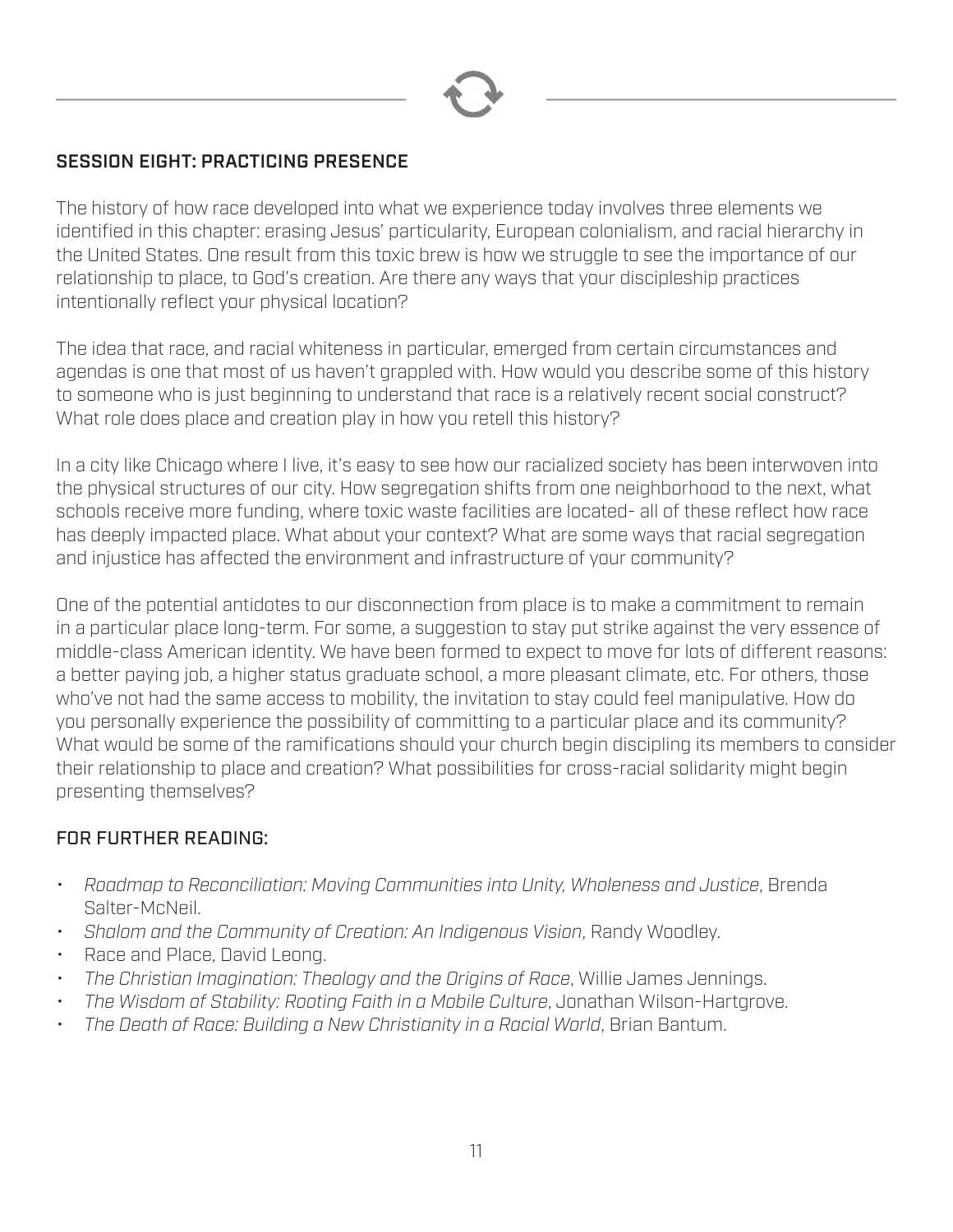

#### SESSION NINE: PRACTICING SALVATION FROM SUPERIORITY

Can the journey to solidarity begin when a person starts following Jesus, or does a concern for racial justice need to wait for a later conversion? How you answer this question probably reflects your understanding of discipleship. Think about how your faith community connects evangelism and discipleship. Is one emphasized more than the other? What possibilities might open up by beginning with the invitation to follow Jesus?

There are a handful of mentors of color who, over the years, I've come to trust implicitly. One of the disheartening themes I've heard repeatedly from them is that, given my racial identity, there will be places my voice will be more credible than theirs, despite how much more wisdom than me each of these women and men have. They've helped me see my responsibility to speak up about racism, especially with white people who will likely take me seriously. Reflect on your relational networks. Who are the white people with whom you have credibility? Are they aware of how your discipleship to Jesus has led you to pursue racial justice? What could it look like for you to begin inviting these friends to begin following Jesus, including leaving behind the places of complicity with racial injustice and segregation?

Given a long history of separating evangelism from justice, many white Christians will struggle to imagine what it actually looks like to hold these together. It's really hard to do something we've never experienced ourselves! Are there churches of color in your region who are known for their commitments to both evangelism and justice? What are some practical ways you could begin learning from them?

- *True Story: A Christianity Worth Believing In*, James Choung.
- *Get the Word Out: How God Shapes and Sends His Witness*, John Teter.
- *Liberty to the Captives: Our Call to Minister in a Captive World*, Raymond Rivera.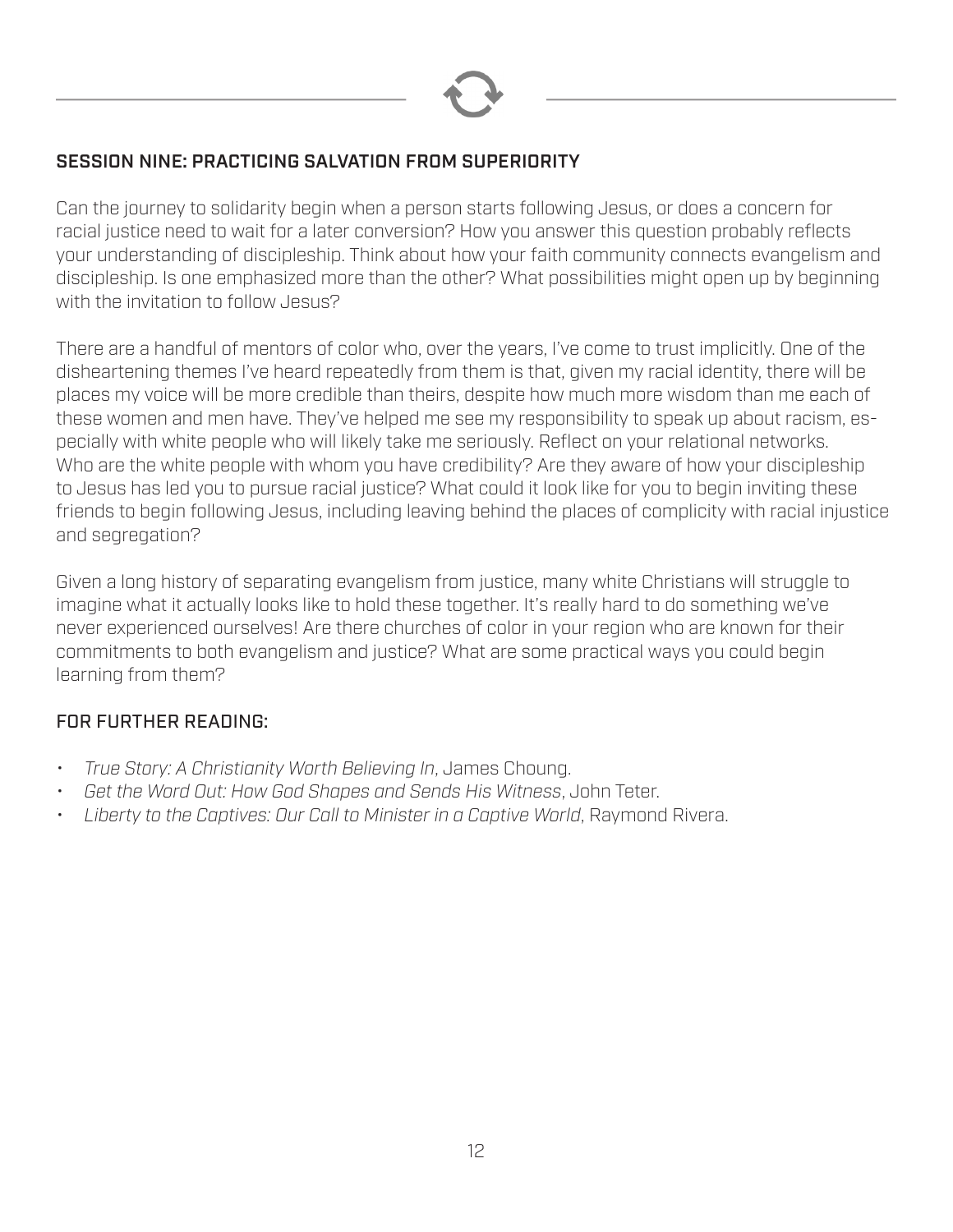

#### SESSION TEN: PRACTICING UNCOMMON FRIENDSHIP

We've been culturally discipled to see cross-racial friendships as either the means to racial reconciliation or as evidence that we have achieved it. But as we saw, neither of these is actually the case and too often cross-racial friendships serve as a veneer over white cultural dominance. What is your experience with cross-racial relationships? Have these friendships been a result of truly multicultural community, or have they existed within spaces which affirm white cultural norms?

Despite the ubiquity of shallow expressions of cross-racial friendships and multiracial community, diverse friendships are critical for white Christians moving toward racial justice. Think about your motivations to build and nurture friendships. How might these three rationales for diverse friendships shape how you intentionally pursue friendships and nurture community in the future?

As strange as it might sound, not only do many white people not have any friends of color, but we also don't really know how to even begin establishing these friendships. In some cases, a church help provide the circumstance where these friendships can begin. While remaining vigilant to the possibilities of cheap diversity and shallow relationships, what are some ways your church could help its white members break out of their segregated relational networks and begin fostering genuine friendships with people of color?

One sign that a white person's relational network with people of color is healthy is whether they have joined in the work of repair for the harm done by racism and white supremacy. This reveals an understanding that racism is not primarily a problem of relational separateness but of material harm. What people or organizations in your community are engaged in the work of repairing the damage done by racial injustice? How could your church begin partnering with those who are doing this work?

- *Tears We Cannot Stop: A Sermon to White America*, Michael Eric Dyson.
- *The Hidden Wound*, Wendell Berry.
- *I'm Still Here: Black Dignity in a World Made for Whiteness*, Austin Channing Brown.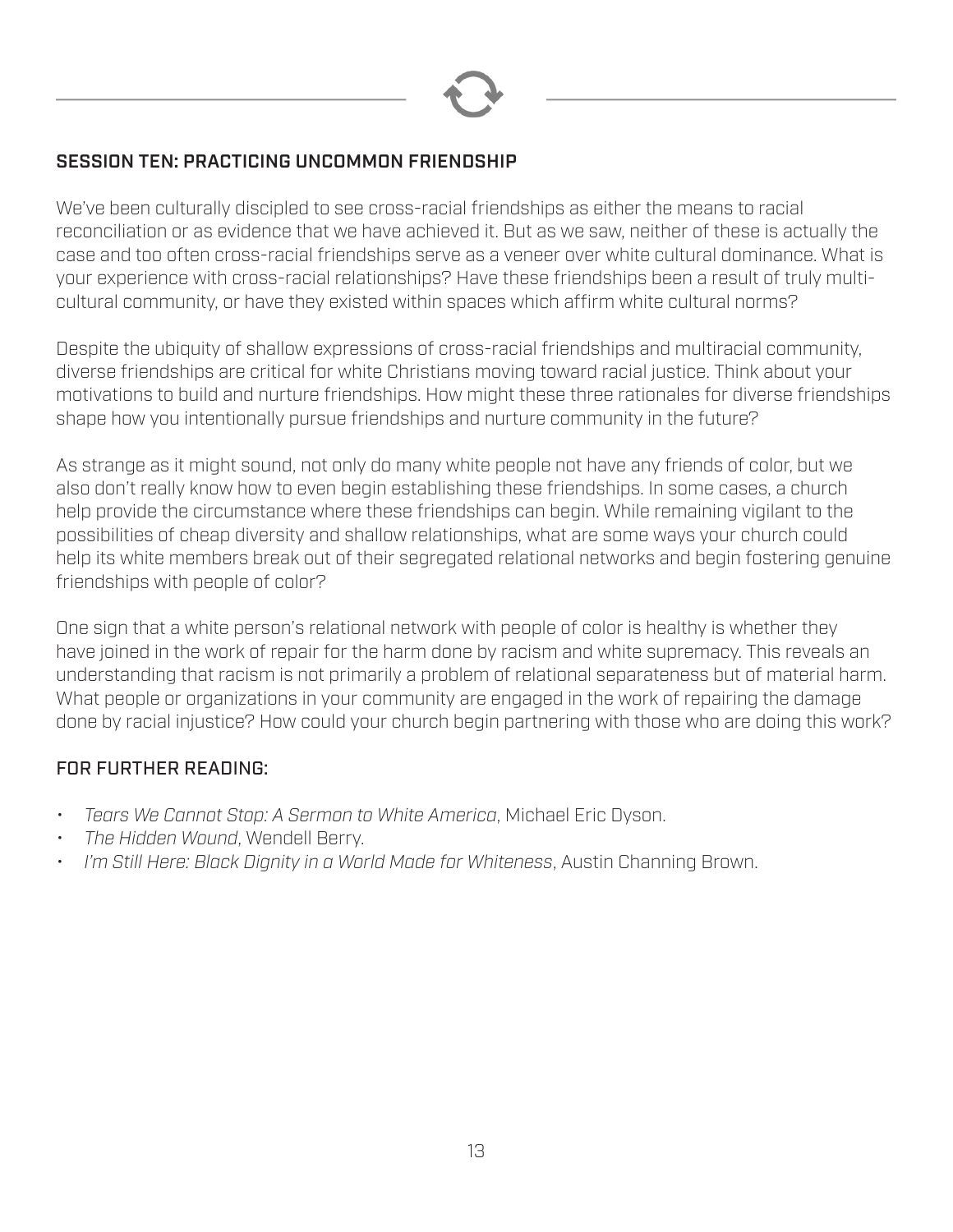

#### **FIVE-SESSION TRACK**

#### SESSION ONE: DISCIPLED BY RACE

See Ten-Session Track, Session One above.

#### SESSION TWO: CONCEALED AND WOUNDED BY RACE

As a pastor of a multiracial church, I have seen how this sort of church is often identified as the solution to the racial segregation that is so common among American congregations. Yet, as numerous studies have shown, multiracial churches often perpetuate white culture. As you consider your ministry context, have you observed churches attempt to become more diverse without addressing discipleship? What have been some of the results?

Unless we clearly identify and address White Christianity's these instincts - individualism, relationalism, and anti-structuralism - our attempts at reconciliation will remain largely futile. How have you observed these three instincts in your personal life? In the white churches you've been a part of?

White Christianity's instincts can make it difficult for people to see the systemic nature of racism. What about in your context? Where do you see examples of how racism infects systems and structures?

A person's first glimpse of the significance of race often varies significantly depending on race. When was the first time you learned of the importance of race? What were the circumstances of that discovery?

To understand the harmful effect of racism, we need to redirect our attention from the obvious racist instances – as consequential as they are – to the more subtle and insidious manifestations of our racialized society. How has the racialized nature of American society affected your context? How have you benefitted (or been harmed) by societal structures of racial inequality and injustice?

Dr. Glenn Bracey coined the phrase "race tests" to describe how people of color are forced to assimilate to white spaces or to leave them. Consider your own majority white church. How have you seen race tests directed toward people of color?

- "Nobody Knows My Name" and "My Dungeon Shook" in *Collected Essays*, James Baldwin.
- *• Divided by Faith: Evangelical Religion and the Problem of Race in America*, Christian Smith and Michael Emerson.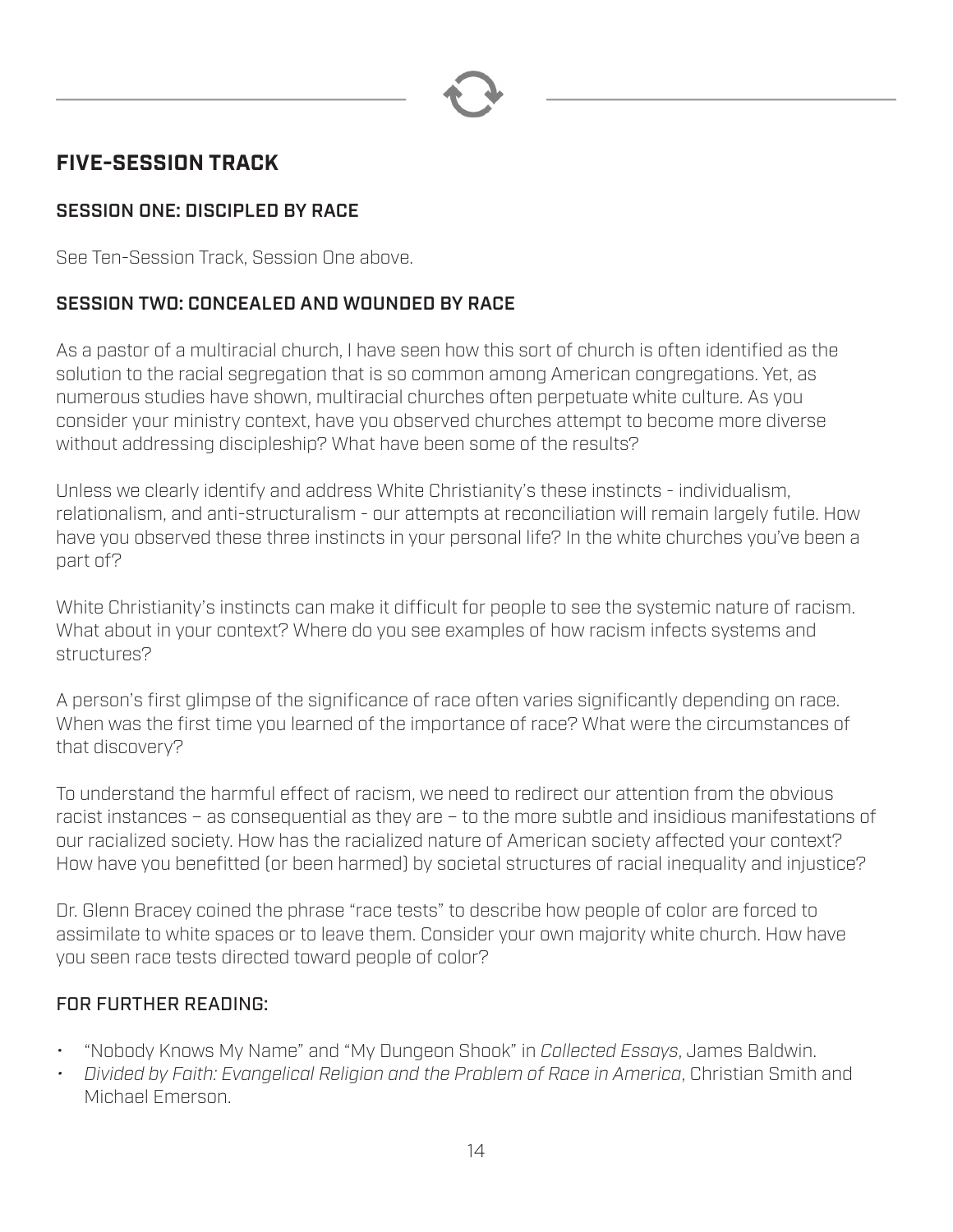- *• Dear White Christians: For Those Still Longing For Racial Reconciliation*, Jennifer Harvey.
- *• Trouble I've Seen: Changing the Way the Church Views Racism*, Drew G.I. Hart.
- *• Southern Horrors and Other Writings: The Anti-Lynching Campaign of Ida B. Wells, 1829-1900*, Jacqueline Joyce Royster, ed.
- *• White Awake: An Honest Look at What It Means to Be White*, Daniel Hill.
- *• Between the World and Me*, Ta-Nehisi Coates.
- "On Being 'White'… and Other Lies in *Collected Essays*, James Baldwin.
- *The Myth of Equality*, Ken Wytsma.
- *Notes from No Man's Land: American Essays*, Eula Biss.
- *Too Heavy a Yoke: Black Women and the Burden of Strength*, Chanequa Walker-Barnes.
- *We Gon' Be Alright: Notes on Race and Resegregation*, Jeff Chang.
- *Narrative of the Life of Frederick Douglass, an American Slave*, Frederick Douglass.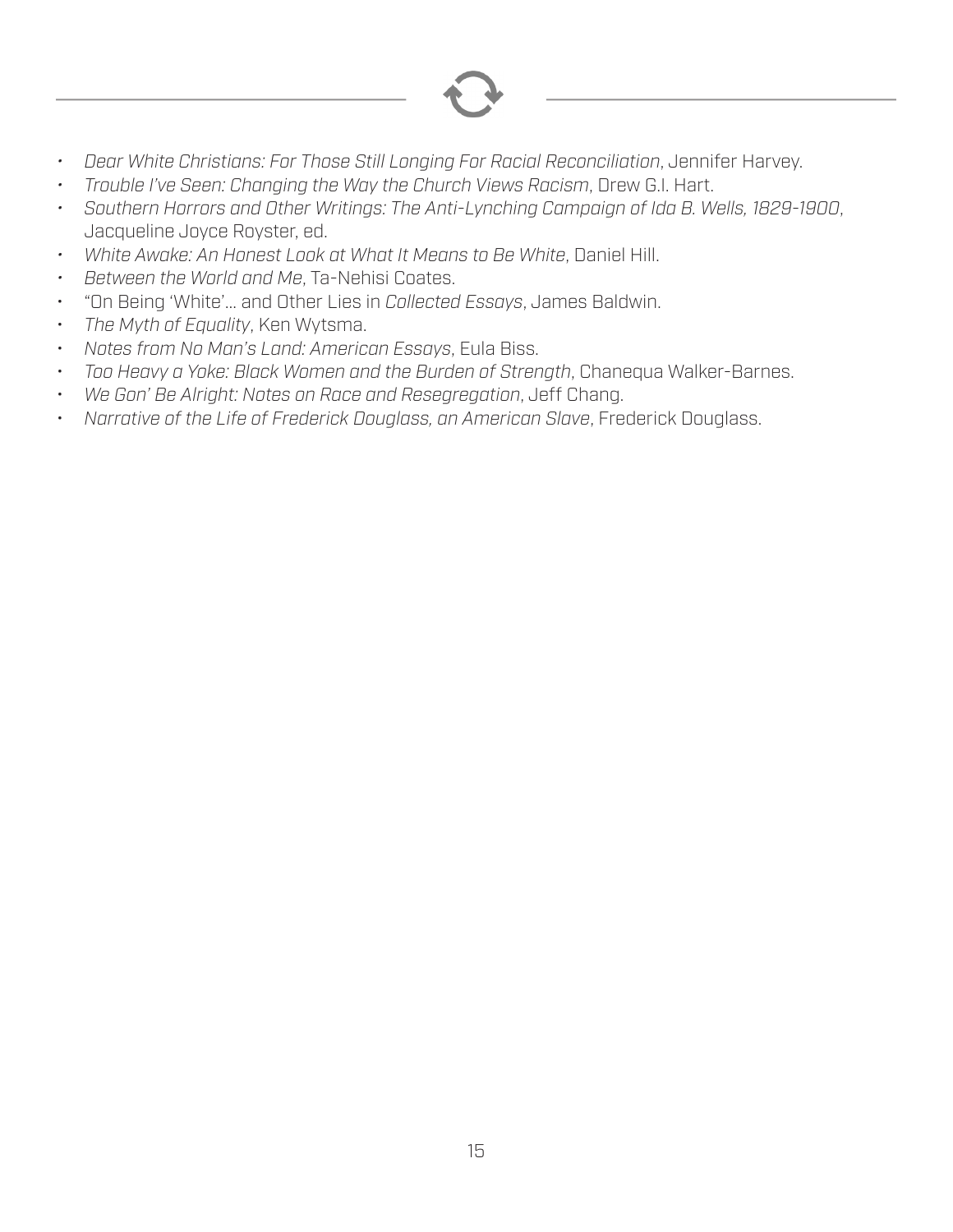

#### SESSION THREE: SOLIDARITY AND PRACTICING TABLE FELLOWSHIP

Christian solidarity resists the thin expressions of diversity which do little to address the material sources of injustice. Also, solidarity can be pursued no matter how racially and homogenous your context. Read Paul's description of solidarity in Romans 12:15 and then reflect on your own ministry setting. How has solidarity across lines of cultural hostility and division been pursued in your community? What has kept it from being more of a priority?

While the discipleship practices which form us away from segregation and into solidarity are always communal, the process of leading people into those practices will often feel solitary. What are some of the barriers and push-back you have experienced as you've invited people to confront racial segregation and injustice?

It is essential that we count the cost as we begin addressing how racial discipleship has deformed our communities. Share the story about how God woke you up to the importance of racial reconciliation and justice. What are you doing to make sure that you can be faithful to this call, even when things get difficult?

The first discipleship practice we considered is Holy Communion. While white Christians usually emphasize our fellowship with God when we come to the table, our fellowship with one another is often muted. Reflect on your congregation's communion practice. In what ways does it affirm our individualistic instincts? Are there any ways in which it purposefully resists them?

At the communion table we live into the mutual submission that is meant to characterize the Church. Highlighting this, however, might lead us to notice that in our majority white churches and communities we don't regularly submit to Christians of color. In your personal life of discipleship, are there any spiritual leaders or mentors to whom you are submitted? What are some things you could begin doing now to begin nurturing these kinds of relationships?

What are some ways your practice of communion could be reimagined so that, as a discipleship practice, it is forming new habits of love for and solidarity with the diverse Body of Christ?

- *The Church and the Crisis of Community*, Theresa Latini.
- *Liturgical Theology: The Church as Worshipping Community*, Simon Chan.
- *Faithful Presence*, David Fitch.
- *Ancient-Future Worship: Proclaiming and Enacting God's Narrative*, Robert Webber.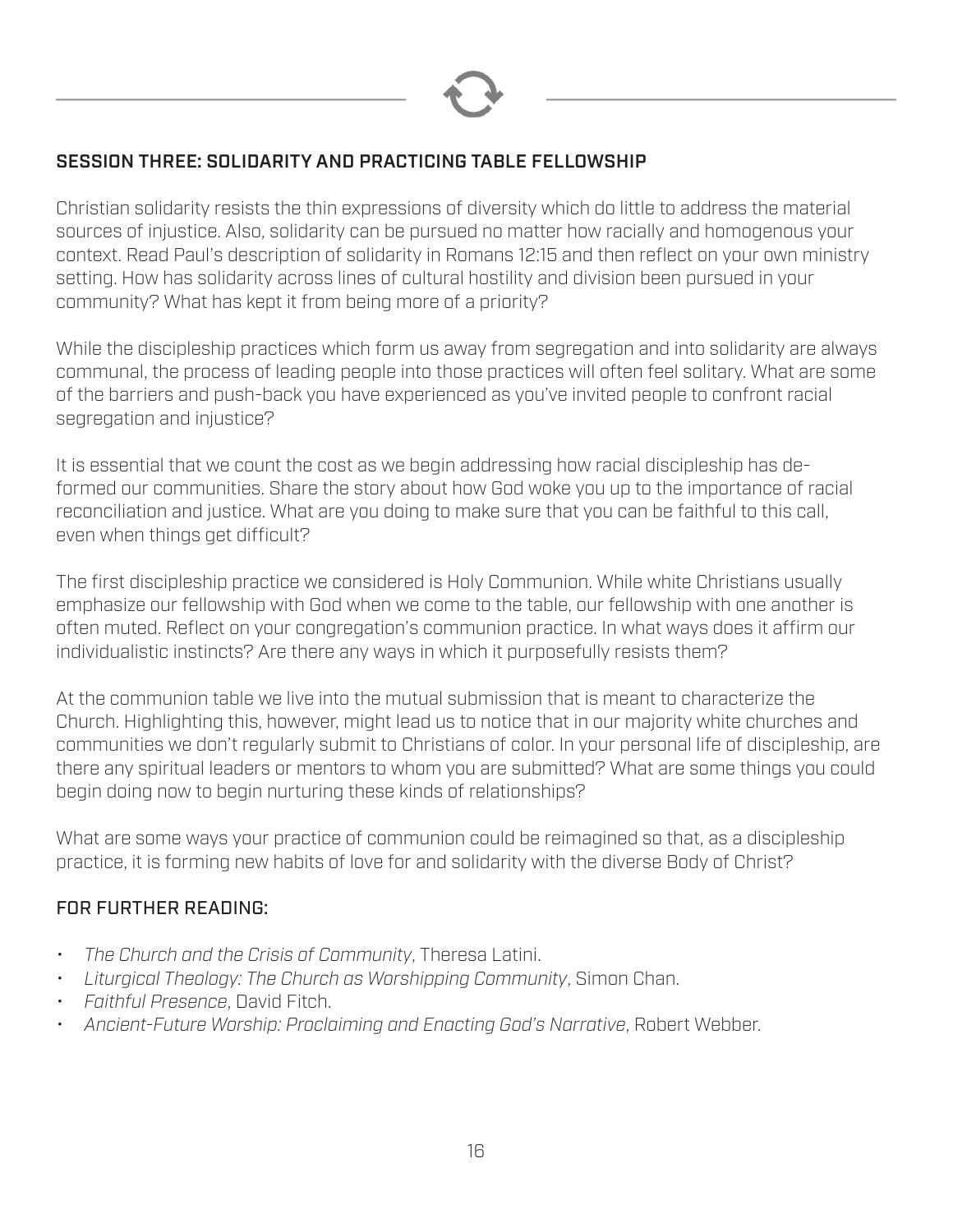

#### SESSION FOUR: PRACTICING KINGDOM PREACHING, SUBVERSIVE LITURGIES, AND CHILDREN'S MINISTRY OF RECONCILIATION

In white churches, the sermon is commonly directed to the minds of the congregations. People might ask each other after the service, "What did you think about the sermon?" It's a question that makes sense in a context where individual thinking is highly valued. In other contexts, though, a higher value might be placed on the community's participatory engagement with the sermon. Think about the white churches you've belonged to. Has the emphasis been more on the individual or on the community? Have sermons typically been addressed to the congregants' minds or, more holistically, to their entire embodied experiences?

One challenge to reimagining preaching as a discipleship practice has to do with how a white church understands its collective identity. Most white people don't think of ourselves as white and thus we overlook the racial discipleship that is forming our imaginations and assumptions. How would you evaluate the racial awareness of most of the white people in your church? How aware are they of how our racialized society has influenced their imaginations and assumptions? How might preaching help the congregation understand the collective impact of racial segregation and injustice while applying the gospel to this area of great need?

Every church has a liturgy, the forms which guide our worship. Review a typical worship service at your church. What are the consistent elements which make up the service? Are these liturgical elements currently forming worshippers more deeply in the diverse Body of Christ?

Instead of throwing out everything we've previously done, our task is to look at our discipleship practices with a new imagination and identify ways these practices can claim more of their power to form us into the Body of Christ. With this goal in mind, take some time to thoroughly review your church's weekly liturgy. After identifying each element within the broader movements of entrance, proclamation, communion, and dismissal, think of one specific way for each element to intentionally form worshippers toward solidarity with Christ's diverse Body.

White parents, like many other parents, want to protect their children from the worst elements of the world. But by privileging this desire for innocence, we end up abdicating our responsibility to disciple our children. What are some of the implications of not discipling our white children about their own racial identities and the diverse Body of Christ to which they belong? Is your church prepared to equip parents to begin discipling their children in these areas? If not, what would need to change?

On pages 127-128 I suggest an example prayer which directly addresses racial injustice in a manner appropriate for children that could be included in a worship service. Think about an instance of racial injustice that made the news in your own context and then write out a prayer that would invite everyone in the congregation, including the children, to come before God with specific petitions for racial justice and reconciliation.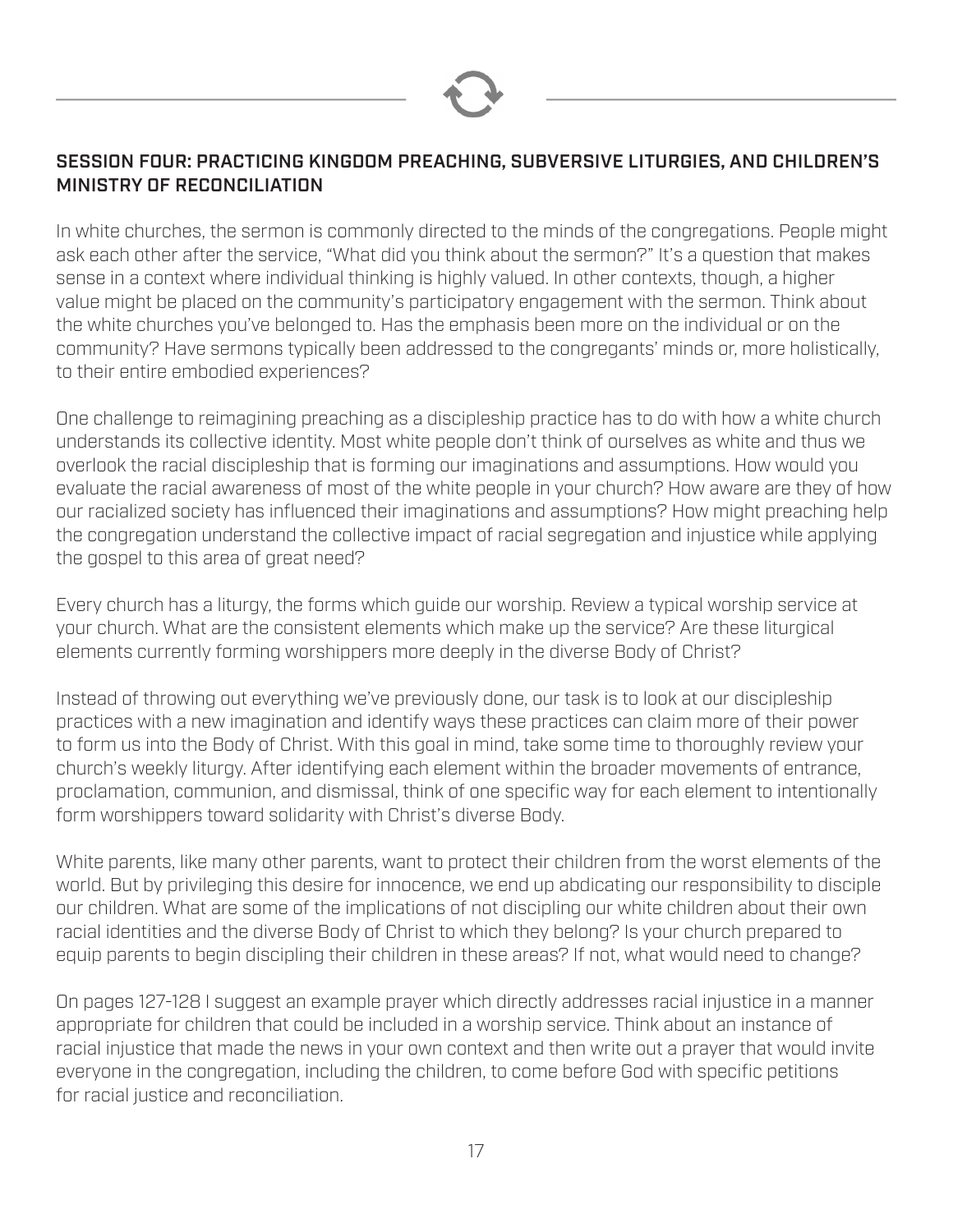

- *They Like to Never Quit Praising God*, Frank Thomas.
- *People of the Dream: Multiracial Congregations in the United States*, Michael O. Emerson.
- *The Word Before the Powers: An Ethic of Preaching*, Charles L. Campbell.
- *Gilead*, Marilynne Robinson.
- *The Next Worship: Glorifying God in a Diverse World*, Sandra Van Opstal.
- *The Spirit of the Liturgy*, Joseph Cardinal Ratzinger.
- *Imagining the Kingdom: How Worship Works*, James K.A. Smith.
- *Raising White Kids: Bringing Up Children in a Racially Unjust America*, Jennifer Harvey.
- *Incorporating Children in Worship*, Michelle Clifton-Soderstrom and David Bjorlin.
- *Is it a Lost Cause?* Marva Dawn.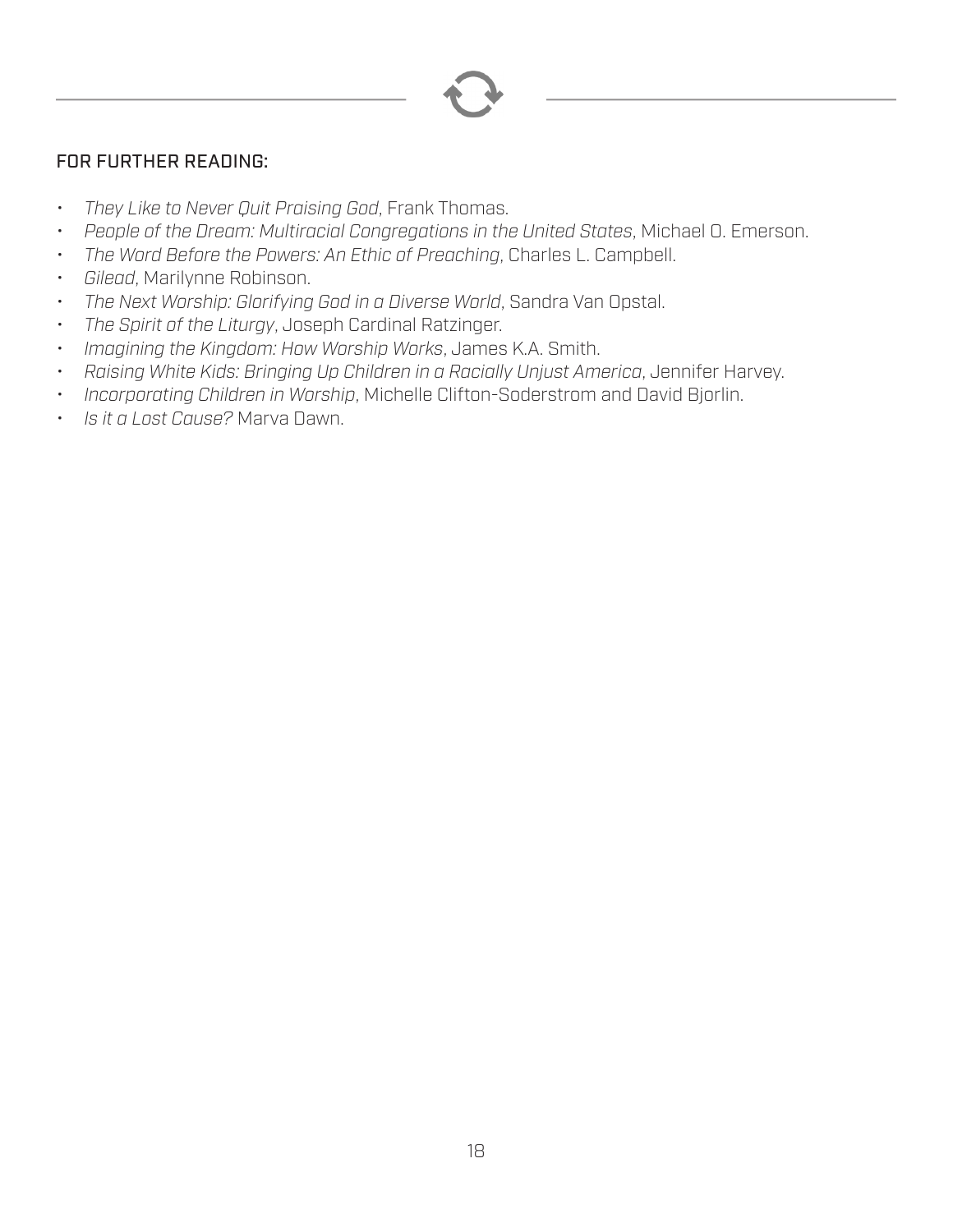

#### SESSION FIVE: PRACTICING PRESENCE, SALVATION FROM SUPERIORITY, AND UNCOMMON **FRIENDSHIP**

One of the implications of how the construct of race developed over time was how people became less formed by God's creation. Are there any ways currently in which your discipleship practices intentionally reflect your physical location?

One of the potential antidotes to our disconnection from place is to make a commitment to remain in a particular place long-term. What would be some of the ramifications should your church begin discipling its members to consider their relationship to place and creation? What possibilities for cross-racial solidarity might begin presenting themselves?

What if we were to take Dallas Willard's suggestion seriously, that by beginning with discipleship conversions to Jesus will take care of themselves? This paradigm provides a possibility of connecting evangelism with racial justice from the very start. Think about how your faith community connects evangelism and discipleship. Is one emphasized more than the other? What possibilities might open up by beginning with the invitation to follow Jesus?

Oftentimes, white people will be more likely to learn the difficult truths about our racialized society from other white people. Who are the white people with whom you have credibility? What could it look like for you to begin inviting these friends to begin following Jesus, including leaving behind the places of complicity with racial injustice and segregation?

Given a long history of separating evangelism from justice, many white Christians will struggle to imagine what it actually looks like to hold these together. Are there churches of color in your region who are known for their commitments to both evangelism and justice? What are some practical ways you could begin learning from them?

White people have been culturally discipled to see cross-racial relationships as either the means to the racial reconciliation ends or as evidence that we have achieved the reconciliation goal. But as we saw, neither of these is actually the case and too often cross-racial friendships serve as a veneer over white cultural dominance. What is your experience with cross-racial relationships? Have these friendships been a result of truly multicultural community, or have they existed within spaces which affirm white cultural norms?

Not only do many white people not have any friends of color, but we also don't really know how to even begin establishing these friendships. In some cases, a church help provide the circumstance where these friendships can begin. While remaining vigilant to the possibilities of cheap diversity and shallow relationships, what are some ways your church could help its white members break out of their segregated relational networks and begin fostering genuine friendships with people of color?